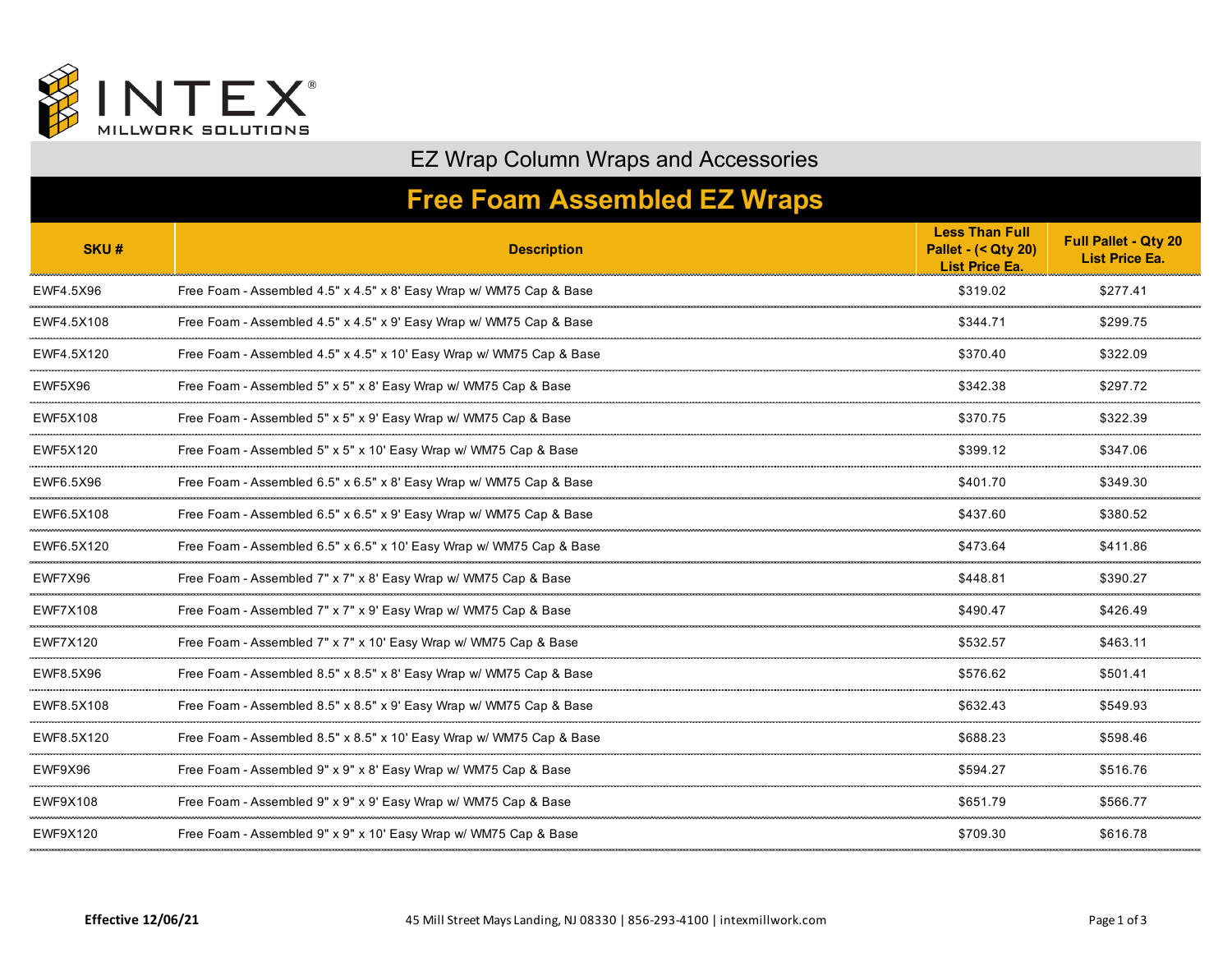

## **Free Foam Knocked Down EZ Wraps**

| SKU#          | <b>Description</b>                                              | <b>Less Than Full</b><br><b>Pallet - (&lt; Qty 40)</b><br><b>List Price Ea.</b> | <b>Full Pallet - Qty 40</b><br><b>List Price Ea.</b> |
|---------------|-----------------------------------------------------------------|---------------------------------------------------------------------------------|------------------------------------------------------|
| KD-EWF4.5X96  | Free Foam - Knocked Down 4.5" x 4.5" x 8' Easy Wrap Shaft Only  | \$216.71                                                                        | \$188.44                                             |
| KD-EWF4.5X108 | Free Foam - Knocked Down 4.5" x 4.5" x 9' Easy Wrap Shaft Only  | \$240.28                                                                        | \$208.94                                             |
| KD-EWF4.5X120 | Free Foam - Knocked Down 4.5" x 4.5" x 10' Easy Wrap Shaft Only | \$269.16                                                                        | \$234.05                                             |
| KD-EWF5X96    | Free Foam - Knocked Down 5" x 5" x 8' Easy Wrap Shaft Only      | \$236.12                                                                        | \$205.32                                             |
| KD-EWF5X108   | Free Foam - Knocked Down 5" x 5" x 9' Easy Wrap Shaft Only      | \$262.15                                                                        | \$227.96                                             |
| KD-EWF5X120   | Free Foam - Knocked Down 5" x 5" x 10' Easy Wrap Shaft Only     | \$293.49                                                                        | \$255.21                                             |
| KD-EWF6.5X96  | Free Foam - Knocked Down 6.5" x 6.5" x 8' Easy Wrap Shaft Only  | \$291.76                                                                        | \$253.70                                             |
| KD-EWF6.5X108 | Free Foam - Knocked Down 6.5" x 6.5" x 9' Easy Wrap Shaft Only  | \$324.63                                                                        | \$282.28                                             |
| KD-EWF6.5X120 | Free Foam - Knocked Down 6.5" x 6.5" x 10' Easy Wrap Shaft Only | \$362.93                                                                        | \$315.60                                             |
| KD-EWF7X96    | Free Foam - Knocked Down 7" x 7" x 8' Easy Wrap Shaft Only      | \$333.32                                                                        | \$289.84                                             |
| KD-EWF7X108   | Free Foam - Knocked Down 7" x 7" x 9' Easy Wrap Shaft Only      | \$371.51                                                                        | \$323.06                                             |
| KD-EWF7X120   | Free Foam - Knocked Down 7" x 7" x 10' Easy Wrap Shaft Only     | \$415.43                                                                        | \$361.24                                             |
| KD-EWF8.5X96  | Free Foam - Knocked Down 8.5" x 8.5" x 8' Easy Wrap Shaft Only  | \$438.87                                                                        | \$381.63                                             |
| KD-EWF8.5X108 | Free Foam - Knocked Down 8.5" x 8.5" x 9' Easy Wrap Shaft Only  | \$488.82                                                                        | \$425.06                                             |
| KD-EWF8.5X120 | Free Foam - Knocked Down 8.5" x 8.5" x 10' Easy Wrap Shaft Only | \$544.55                                                                        | \$473.52                                             |
| KD-EWF9X96    | Free Foam - Knocked Down 9" x 9" x 8' Easy Wrap Shaft Only      | \$482.76                                                                        | \$419.79                                             |
| KD-EWF9X108   | Free Foam - Knocked Down 9" x 9" x 9' Easy Wrap Shaft Only      | \$537.70                                                                        | \$467.57                                             |
| KD-EWF9X120   | Free Foam - Knocked Down 9" x 9" x 10' Easy Wrap Shaft Only     | \$599.01                                                                        | \$520.88                                             |